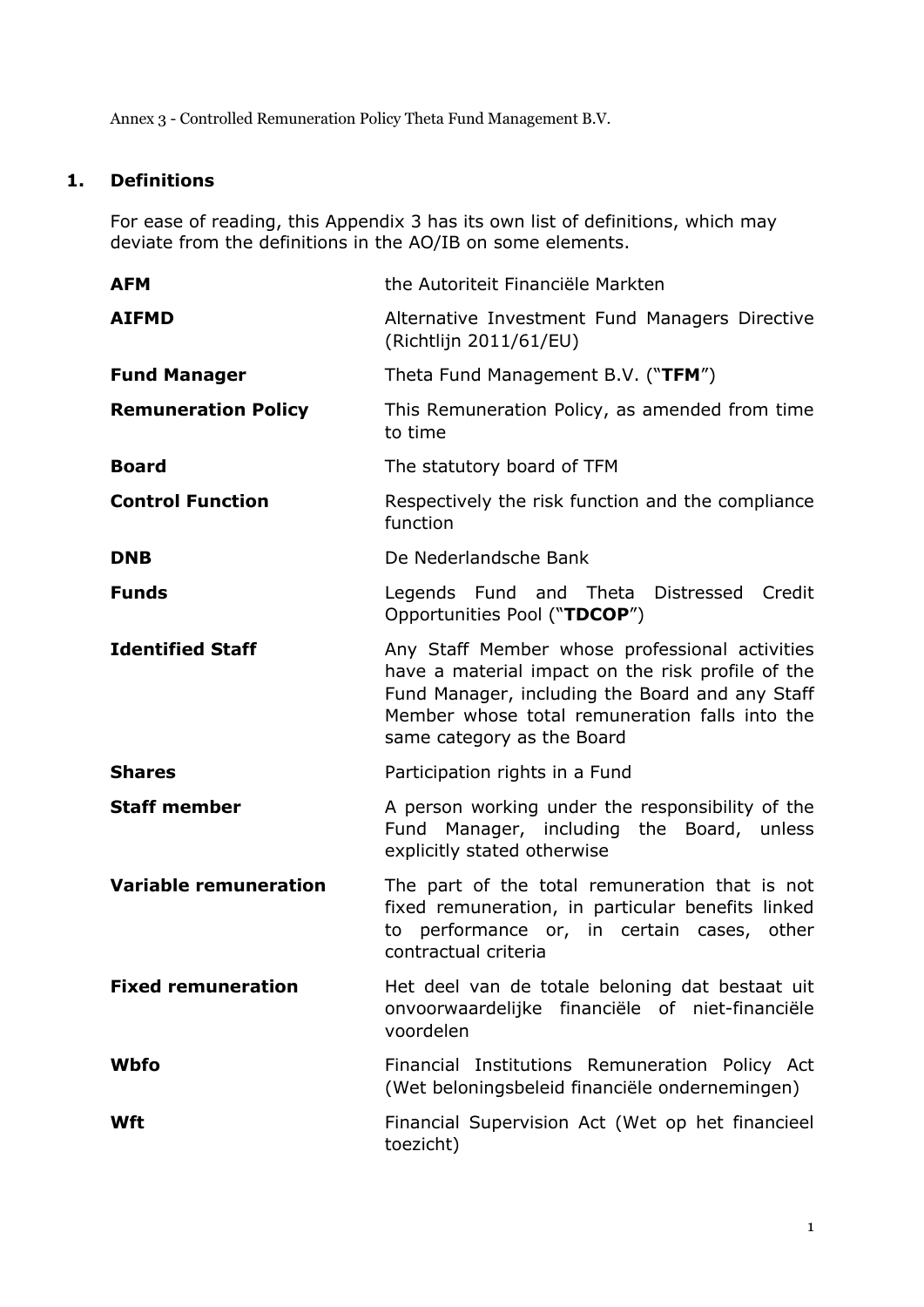## **2. Introductie**

#### *Purpose and scope*

This Remuneration Policy aims to align the objectives of investors in the Funds, the personal objectives of the Staff Members and the long-term objectives of the Fund Manager by means of remuneration of Staff Members. This Remuneration Policy shall be designed in such a way that it is in line with the management of risks for the Fund Manager and does not encourage Staff Members to take more risks for the Fund Manager or the Managers. This Remuneration Policy is in line with the risk profile of the Funds and the business strategy, objectives, values and long-term interests of the Fund Manager and the investors.

#### *Legal framework*

This Remuneration Policy is governed by the following legal provisions:

- Article 13 AIFMD;
- Appendix II of the AIFMD; and
- Articles 1:111, 1:112, 1:117 up to and including 1:120, 1:124 up to and including 1:127 Wft.

This Remuneration Policy is also based on the ESMA Guidelines on Sound Remuneration Policies under the AIFMD of 3 July 2013, as amended from time to time.

#### *Governance*

Due to its current small size and the relatively simple nature of its discretionary portfolio management activities, the Fund Manager has not established a remuneration committee.

The Board is responsible for the preparation, approval and implementation of this Remuneration Policy. The General Meeting of Shareholders shall decide on the remuneration of the members of the Board in accordance with applicable laws and regulations and this Remuneration Policy.

The Board periodically evaluates the effectiveness of this Remuneration Policy, including with regard to compliance with laws and regulations. In such reviews, at least the following topics shall be assessed:

- Whether this Remuneration Policy works as planned;
- Whether this Remuneration Policy is still in compliance with all laws, regulations and guidelines for regulators;
- Whether this Remuneration Policy is in line with the standards in the financial sector; and
- Whether this Remuneration Policy needs adjustment in view of staff changes and/or changes in the governance of the Fund Manager.

If necessary, the Board shall also involve an external party (such as a specialised law firm) in the assessment.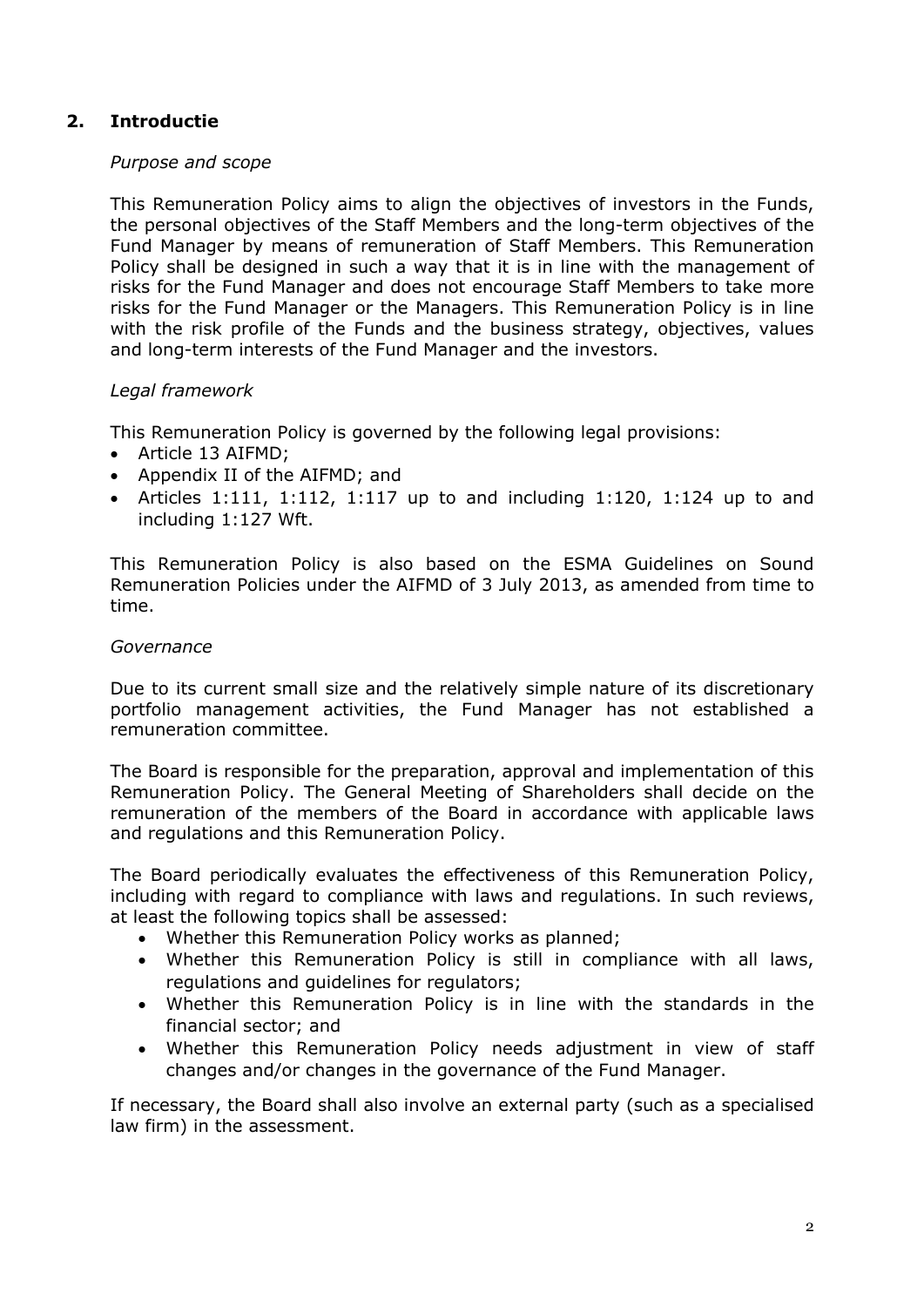This Remuneration Policy may be amended at any time by a decision of the Board, but only after consulting an external adviser. All Staff Members shall be informed in a timely manner of any material change to this Remuneration Policy.

The Fund Manager's shareholders shall approve any version of the Remuneration Policy.

### *No circumvention*

The Fund Manager will not cooperate in or propose vehicles, constructions and methods that would facilitate or promote the evasion of this Remuneration Policy and the rules laid down in the Wbfo.

### **3. General Provisions**

- 1. Identified Staff and persons occupying control positions
	- The designation of Identified Staff is an essential starting point for this Remuneration Policy. The Fund Manager determines for each Staff Member whether he or she qualifies as Identified Staff and within that category whether such person holds a control position. These qualifications determine whether the provisions of Part 4 of this Remuneration Policy apply to the Variable Remuneration of that person in addition to these general provisions.
	- The classification of staff shall be reviewed by the Board at the end of each year, or as often as appropriate.
	- As at the date of this Remuneration Policy, the Board has designated the following employees as "Identified Staff":
		- o The Director Compliance & Risk: This Director has a control function.
		- o the Director of Investments
- 2. Main principles
	- The Board receives a Fixed remuneration and, if applicable, a Variable remuneration that complies with this Remuneration Policy. The total remuneration of the Managing Directors is determined by the General Meeting of Shareholders.
	- If and to the extent that the Director of Compliance & Risk receives a Variable Remuneration, it will be independent of the financial performance of the Fund Manager and/or the Funds and will never exceed 25%.
	- Decisions on Variable Remuneration of Staff Members other than the Board are, if applicable, taken by the Board.
	- If the two Directors cannot reach a decision on the Remuneration Policy or its implementation, they shall call upon an independent external person.
	- The Fund Manager will determine annually, at the end of the financial year, the maximum amount of the total Variable Remuneration that can potentially be awarded to other Staff Members (not being Identified Staff) in the annual retrospective award process (i.e. a bonus pool). The bonus pool will be determined based on the individual employment agreements with the relevant Staff Members and on this Remuneration Policy.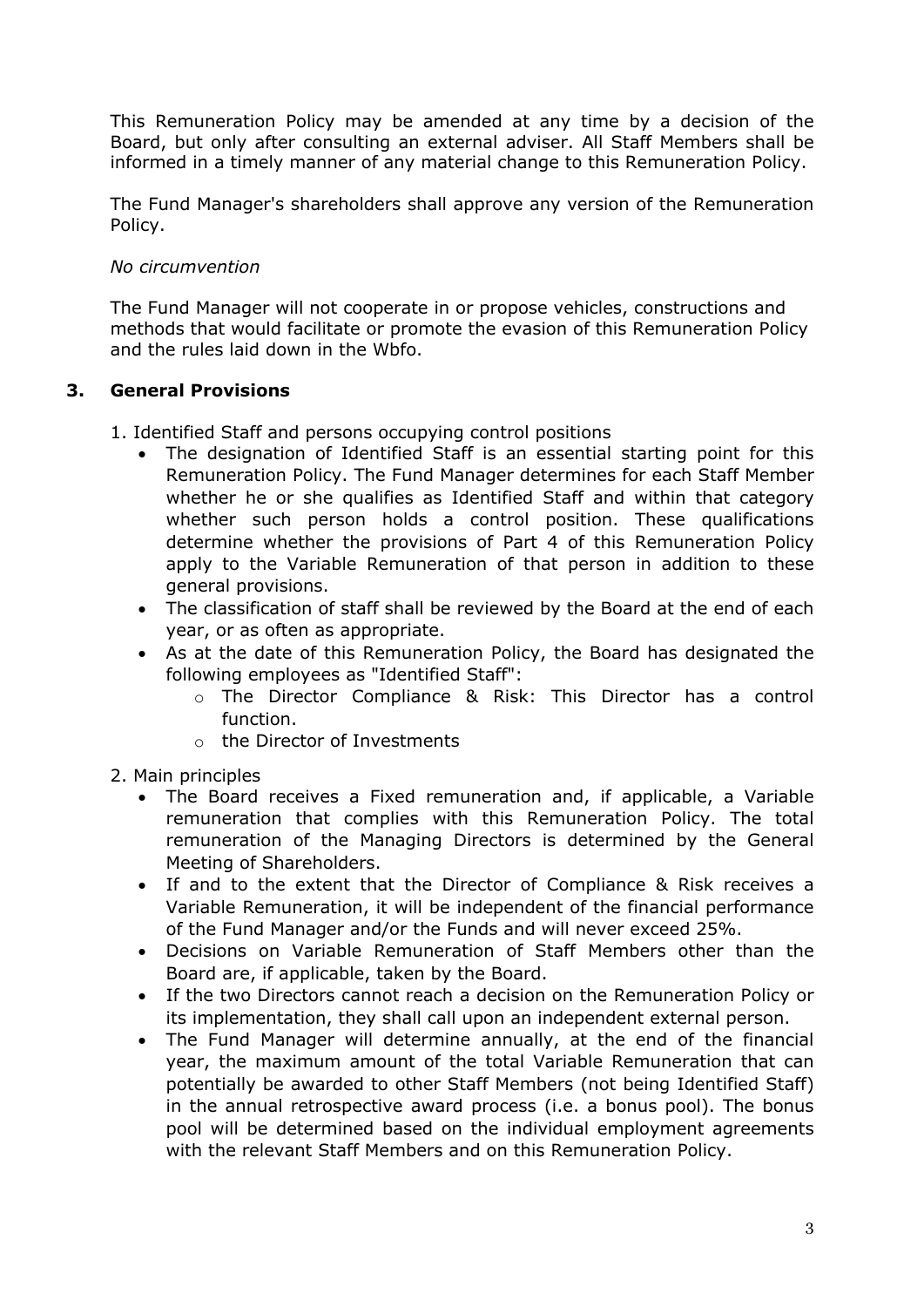- The Variable Remuneration always depends primarily on the Fund Manager's results. The bonus pool can never limit the Fund Manager's ability to strengthen the capital base, insofar as this is required by applicable legislation and/or an instruction from DNB or the AFM.
- After determining the bonus pool as described above, the Manager shall determine the individual Variable Remuneration per Staff Member, in accordance with the Remuneration Policy.
- Should a Variable Remuneration be considered for a Staff Member who holds a control position, such Variable Remuneration shall be granted in accordance with the achievement of the objectives related to their functions (such as reporting and the successful completion of educational programmes) and, in any event, shall be independent of the performance of the Funds and/or the Fund Manager.
- Different remuneration components are combined to ensure an appropriate and balanced remuneration package.
- The remuneration components are:
	- o Fixed remuneration, based on the role and position of the Staff member, including professional experience, responsibility, complexity of the task and local market conditions; and
	- o Performance-based Variable Pay.
- Every employee receives a competitive fixed salary. In addition, the following secondary employment conditions apply:
	- o Holiday pay
	- o Travel allowance
	- o Telephone cost allowance
	- o Expense allowance
- Staff members cannot use personal hedging strategies or insurance to undermine the risk management effects embedded in their Variable Pay Package.

#### 3. Guaranteed Variable remuneration

- The possibility to receive Variable Pay will not be presented as a guaranteed profitable remuneration to Staff members and it will be made clear at all times that the granting of Variable Pay is a power of the Board.
- Guaranteed Variable Remuneration is only considered and/or applied in the context of hiring a new Staff Member and can in that context only be applied for the first year of employment, if all other conditions of the Remuneration Policy and the applicable legislation (in particular article 1:124 Wft) are met.

## 4. Severance payments

- Payments related to the early termination of a contract reflect performance achieved over time and are designed not to reward failure.
- This does not preclude severance payments in situations such as early termination of the contract due to changes in a Fund's strategy, or in merger and/or acquisition situations.
- The Fund Manager only pays out severance payments, which are based on a pre-determined formula or calculation method (such as a transitional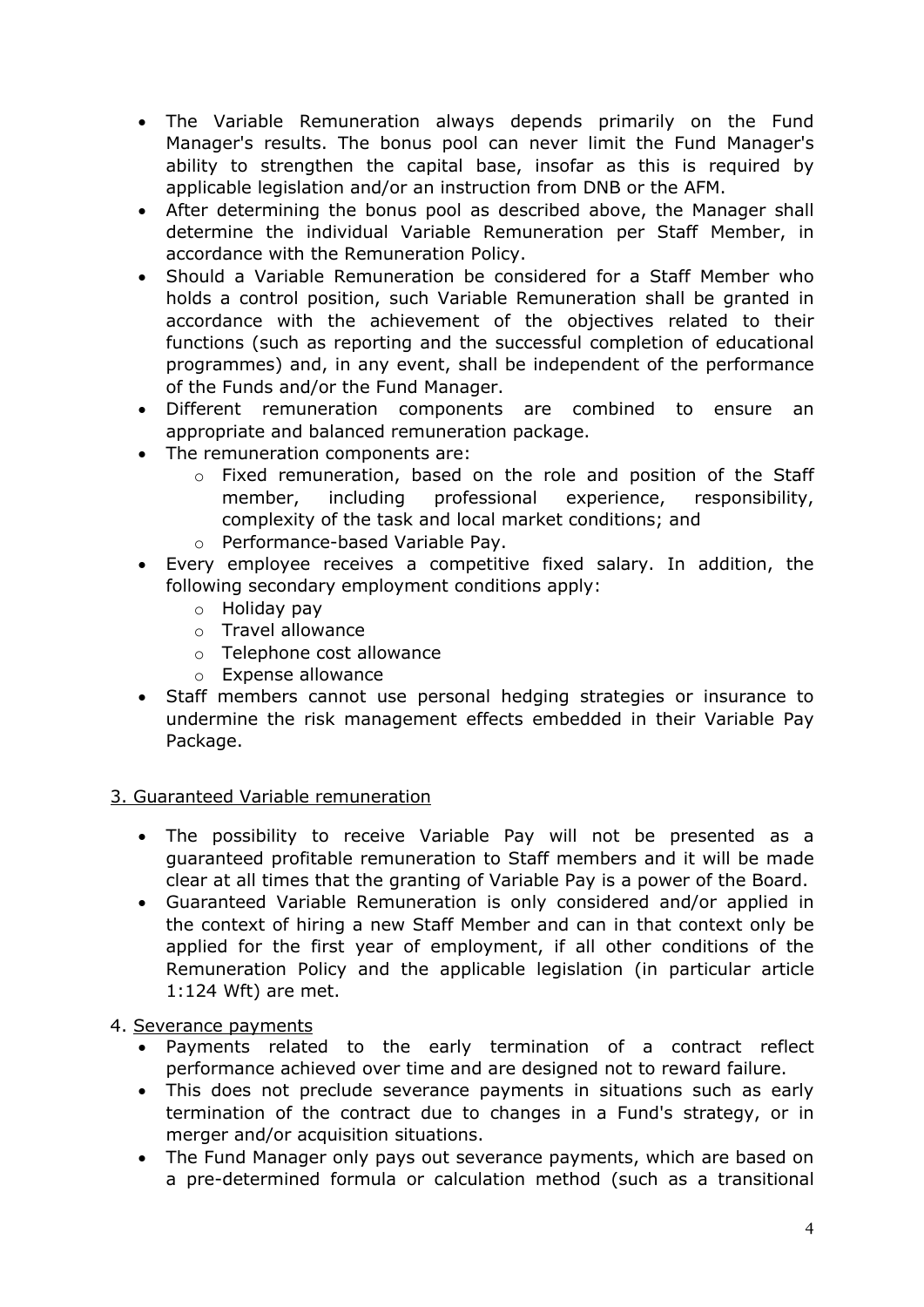payment) and which are not performance-based. The Fund Manager will therefore not pay any performance-based Variable Remuneration in connection with the departure of a Staff Member.

- Except for the cases in which this is prescribed by law or regulations, the Fund Manager will not make any severance payment in the case of:
	- o Premature termination of the employment relationship at the initiative of the Staff Member, unless such departure is the result of serious misconduct or negligence on the part of the Fund Manager;
	- o Serious misconduct or negligence of the staff member in the performance of his duties;
	- o failure of the company, when it concerns compensation to a member of the Board.
- The severance payment of a director shall not exceed 100% of such director's annual fixed salary.
- 5. Performance measurement
	- The Fund Manager has a performance measurement process with periodic performance reviews. For each Staff Member, the performance criteria shall be made clear by the Manager and confirmed by the Staff Member. These criteria shall at least include:
		- o Competence and expertise
		- $\circ$  Flexibility (no 9 to 5 mentality)
		- o Collegiality
		- o Compliance/application of procedures and measures (AO/IB)
		- o Commercial results (new production, maintaining relations, aftercare)
		- o Initiative
		- o Independence
		- o Customer orientation
		- o Deployment
	- For Staff members who do not hold a controlling position, important assessment criteria are: (i) not exceeding risk limits, (ii) risk awareness, (iii) focus on risk-adjusted returns and (iv) any operational and investment incidents.
	- For Staff members in control positions who are eligible for Variable Remuneration, links to the performance of the Funds are avoided when assessing performance, where applicable.
	- In general, financial criteria are not decisive and qualitative factors (such as teamwork, dedication, compliance, customer satisfaction, quality of work, development and technical skills) are at least as important. Negative non-financial performance, in particular unethical or non-compliant behaviour, takes precedence over good financial performance and leads to a lower variable remuneration for the relevant Staff Member(s).
	- The assessment of Performance Criteria shall take into account a multiannual framework and shall also look at assessments and achievements in other years.
	- In each individual bonus arrangement with a Staff Member (other than a Staff Member with a control function), 50% financial and 50% nonfinancial performance criteria are defined. The Variable Pay depends on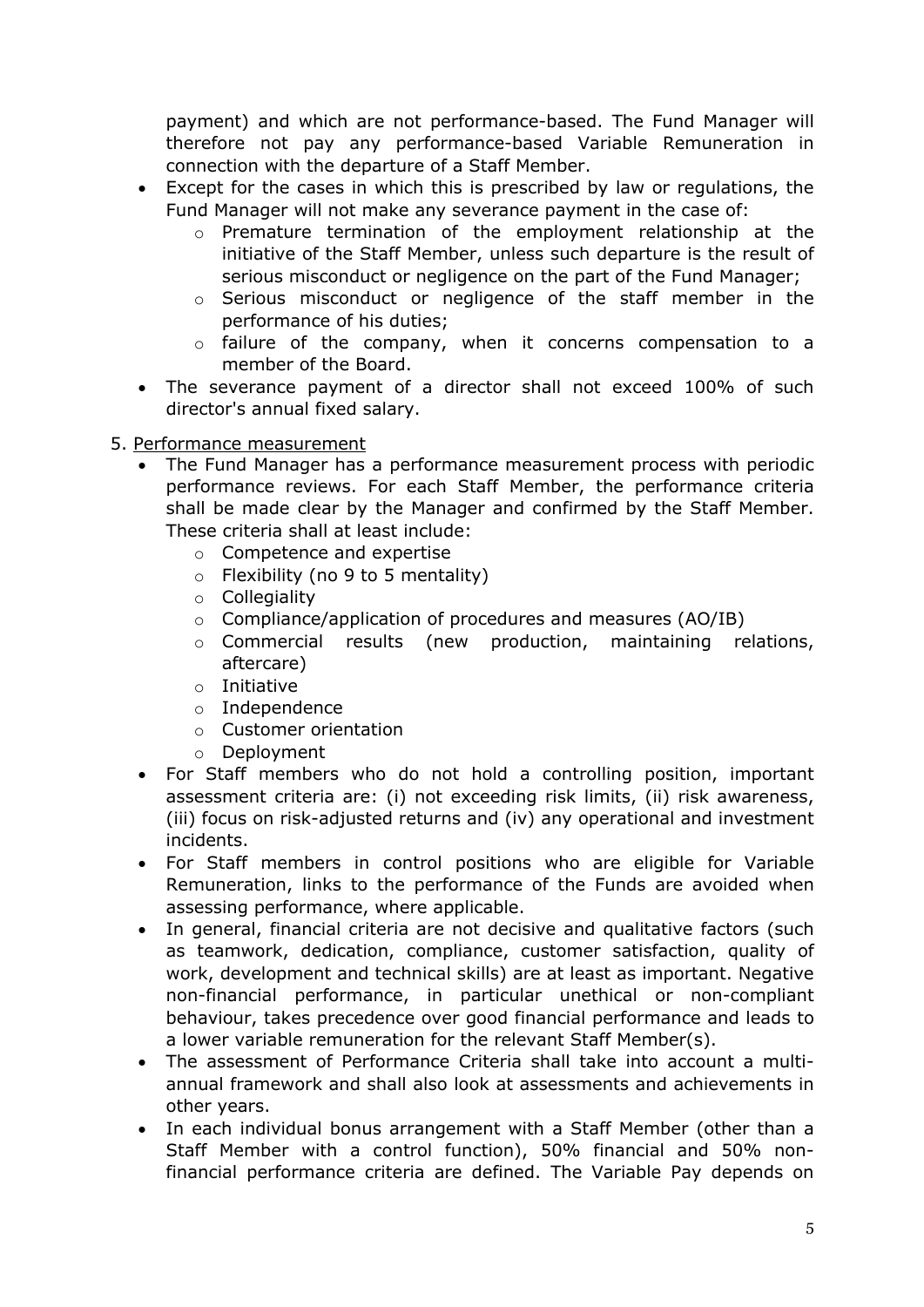both the individual performance of the relevant Staff Member and the performance of the Funds.

- At the end of the appraisal and reward cycle, the Manager translates the performance measurement into Variable Pay for the relevant Staff Member, taking into account the performance of the Funds (for noncontrolling staff) and the individual performance of the specific Staff Member.
- The consideration of adverse sustainability impacts and sustainability risks does not influence the performance of a Staff Member.
- 6. Claw back and malus

In case of 'bad leaver' situations, in case of unlawful conduct or misconduct, or in case of conduct or an action of a relevant staff member that has resulted in a significant deterioration of the financial position of the Funds, a claw back or malus mechanism may be applied, whereby any Variable Remuneration that is subsequently found to be unjustified may be reduced or clawed back.

- 7. Identification of potential risks
	- At the date of this Remuneration Policy, no individual bonus schemes for Staff Members apply.
	- The description of the identification of risks in this Remuneration Policy shall be amended, as appropriate, if different types of individual bonus schemes are introduced.
	- There are no remuneration components that lead to conflicts of interest between the Staff members and the task of the Fund Manager towards the Funds.

#### 8. Consistency with risk management

- The performance valuation process used to calculate the pool of Variable Rewards incorporates adjustment possibilities (correction mechanism) for all relevant types of current and future risks. The process takes into account the cost of the capital and liquidity required.
- The Remuneration Policy is consistent with and promotes sound and effective risk management and does not encourage risk-taking beyond the level of the risk appetite of the Manager, the Funds and the investors.

## **4. REMUNERATION OF IDENTIFIED STAFF**

The following applies to Identified Staff members who may receive a Variable Remuneration.

#### 1. Cash versus financial instruments

- The Fund Manager is a private company with Theta Capital Management as 100% shareholder and therefore the application of options or sharebased compensation schemes is not possible.
- The Funds all have a minimum participation amount of EUR 100,000.
- The administrative impact of creating an alternative to distributing Variable Remuneration in the form of shares in the Fund Manager or in Participations, places a large burden on the Fund Manager.